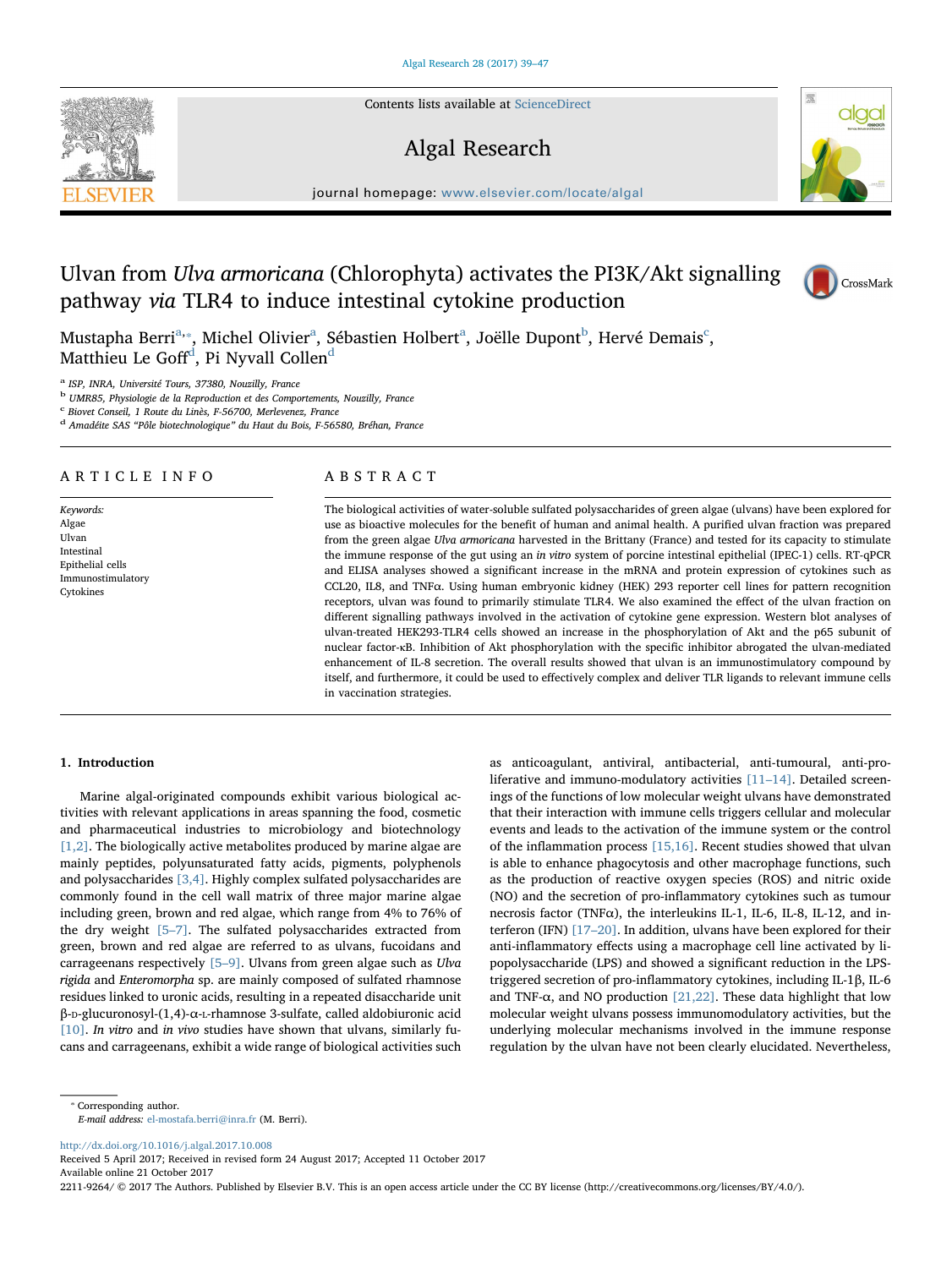marine immunomodulatory carrageenan and fucoidan polysaccharides, like those derived from plants, fungi or yeast, are able to regulate the innate immune response directly by binding to Toll-like receptors, such as TLR4, expressed on target cells and inducing signalling pathways that lead to the activation of the transcription factor NF-kappa B [23–[25\]](#page-8-6).

For example, red algae λ-carrageenan stimulated mouse T cell cultures in a Toll-like receptor-4 (TLR4)-dependent manner, generating a T helper 1 (Th1)-patterned cytokine response. However, splenocytes prepared from TLR4-deficient mice still retained some ability to produce interferon-γ in response to λ-carrageenan, suggesting that Pattern Recognition Receptors (PRRs) other than TLR4 were also involved [\[26\]](#page-8-7). Carrageenan has also been used as an adjuvant and has generated high antigen-specific immune responses via the TLR4 pathway in mice vaccinated with the human papillomavirus E7 peptide [\[27\]](#page-8-8). Brown algae fucoidan induced macrophage activation through the membrane receptors TLR4, CD14, and scavenger receptor class A and through MAPK signalling pathways [\[28\]](#page-8-9). Fucoidan also has immunostimulatory and maturing effects on bone marrow-derived dendritic cells via a pathway involving the transcription factor NF-kB. However, the receptor involved has not been identified [\[29\]](#page-8-10).

The potential of marine algae harvested on France's shores to modulate the immune response has rarely been investigated. Recently, and for the first time, an aqueous extract of marine sulfated polysaccharides (MSPs) prepared from the green macroalgae Ulva armoricana harvested in 2012 from the shores of northern Brittany was evaluated for its antibacterial and immunostimulatory activities. We showed that this MSP extract was able to inhibit the bacterial growth of pathogenic bacteria and stimulate the mRNA expression of immune response mediators such as IL1α, IL1β, L-6, IL-8, TNFα, TGFβ and CCL20 using an in vitro system of the porcine intestinal epithelial cell line IPEC-1 [\[30\].](#page-8-11)

In the present study, a new MSP batch was prepared from algae that were harvested in 2013 in the same area and used for the purification of a low molecular weight ulvan fraction. We attempted first to evaluate the immunostimulatory activity of this ulvan fraction in comparison with the MSP extract and second to elucidate the molecular mechanisms underlying this biological activity. Thus, we investigated whether this ulvan fraction was able to stimulate cytokine expression using an IPEC-1 in vitro model and evaluated its interaction with HEK293 cell lines expressing a panel of PRRs to identify the target receptor. We have also undertaken the identification of the signalling pathway involved in cytokine expression after TLR stimulation. Understanding the mechanism of the ulvan-mediated immunostimulatory activity is very important for the design of bioactive polysaccharides as health-improving molecules for future preventive/therapeutic strategies to enhance the immune response of the host.

## 2. Materials and methods

## 2.1. Ulvan fraction preparation

Green tide algae Ulva sp. were collected on the beach at Plestin les Grèves (Bretagne, France, 48°39′28″N 3°37′47″W) in June 2013, Algae

were then washed with tap fresh water, drained, and deep-frozen. The algae were thawed, wet ground, and both liquid and solid phases were separated as part of an industrial process. The liquid was fractionated by tangential filtration (Tami Industries, Nyons, France) and concentrated on a single effect concentrator (EVA 1000, Pignat, Genas, France). The filtrate was dried by freeze-drying (Christ alpha 1–4 LSC, Fisher Scientific, France), and the freeze-dried material was ground to a powder using a bead-mill (MiniMill, Philips, France) with two zirconium bowls and four zirconium beads per bowl.

The desalting process of the MSP extract and the ulvan fraction purification were performed as described before [\[30,31\]](#page-8-11). Biochemical analyses, protein and sugar composition as well as the molecular weight of the ulvan fraction were also given in these two references [\[30,31\].](#page-8-11)

The contamination of different fractions with LPS was evaluated using a commercially available kit (E-toxate Kit, Sigma). No LPS was detected by this assay in either preparation.

## 2.2. IPEC-1 culture, differentiation and stimulation with ulvan

The IPEC-1 cell line is a non-transformed epithelial cell line derived from the small intestine of a newborn unsuckled piglet [\[32\]](#page-8-12). They were grown, differentiated and stimulated with either the crude extract or the purified ulvan fraction as previously described [\[30\]](#page-8-11). Briefly, the cells were cultured in DMEM/HAMF-12 supplemented with 5% foetal calf serum, 1% insulin-transferrin‑selenium, 2 mM L-glutamine, 5 ng/ mL epidermal growth factor, 50 U/mL penicillin and 50 mg/mL streptomycin. IPEC-1 cells were grown for 2 days to reach total confluence, after which the cells were allowed to differentiate for 12 days in culture medium containing  $10^{-7}$  M dexamethasone and lacking foetal calf serum. Before performing the stimulation assay, the cytotoxic effects of the MSP extracts (0–10 mg/mL) or ulvan (0–1 mg/mL) were examined using trypan blue staining and microscopic observation/counting as described previously [\[30\]](#page-8-11). The cell proliferation was not affected at a concentration of 500 μg/mL even after 72 h of treatment. Therefore, the IPEC-1 cells were seeded in triplicate onto  $4.2 \text{ cm}^2$  cell culture inserts (pore size of 0.4  $\mu$ m) at a density of 3.5  $\times$  10<sup>5</sup> cells per insert and differentiated as described above. After 14 days of cell culture, a concentration of 500 μg/mL and two serial decimal dilutions (50 and 5 μg/ mL) of the MSP extract and the ulvan fraction were used to stimulate the epithelial cells for 4 h in a 37 °C-humidified incubator with 5%  $CO<sub>2</sub>$ .

## 2.3. Cytokine expression analysis upon IPEC-1 stimulation

The IL-8, TNFα and CCL20 expression in differentiated IPEC-1 cells was investigated at both the mRNA and protein level using quantitative real-time PCR (qPCR) and ELISA, respectively. The RNA extraction, cDNA synthesis and qPCR were conducted as previously described [\[30\]](#page-8-11). Briefly, after 4 h of IPEC-1 stimulation, high-quality RNA was purified using a Nucleospin RNA-L kit and 1 μg of total RNA was reverse-transcribed using MuMLV reverse transcriptase. After heat inactivation at 93 °C for 5 min, the generated cDNA was subjected to qPCR using the Mesa Green qPCR Mastermix Plus for SYBR Assay (Eurogentec, Angers, France). The primers used to amplify the cytokines and housekeeping genes are shown in [Table 1](#page-1-0). The qPCR data were analysed using the

#### <span id="page-1-0"></span>Table 1

Characteristics of the primer pairs used for RT-PCR analysis. Primer sequences  $(5' \rightarrow 3')$ , annealing temperature of primer pairs (°C), expected PCR fragment sizes (bp), and PubMed accession numbers for the genes used for constructing the primers. The housekeeping genes used in this study are underlined.

| Primer name  | Sense sequence              | Antisense sequence          | Ann. temp. $(^{\circ}C)$ | Length (bp) | Accession no.  |
|--------------|-----------------------------|-----------------------------|--------------------------|-------------|----------------|
| RPL-19       | AACTCCCGTCAGCAGATCC         | AGTACCCTTCCGCTTACCG         | 60                       | 147         | AF435591       |
| HMBS2        | AGGATGGGCAACTCTACCTG        | GATGGTGGCCTGCATAGTCT        | 58                       | 83          | DO845174       |
| HPRT-1       | GGACTTGAATCATGTTTGTG        | CAGATGTTTCCAAACTCAAC        | 60                       | 91          | DO845175       |
| $CCL-20$     | GCTCCTGGCTGCTTTGATGTC       | CATTGGCGAGCTGCTGTGTG        | 66                       | 146         | NM 001024589   |
| $IL-8$       | <b>TCCTGCTTTCTGCAGCTCTC</b> | GGGTGGAAAGGTGTGGAATG        | 62                       | 100         | NM 213867      |
| TNF $\alpha$ | CCAATGGCAGAGTGGGTATG        | <b>TGAAGAGGACCTGGGAGTAG</b> | 62                       | 116         | $\times$ 54859 |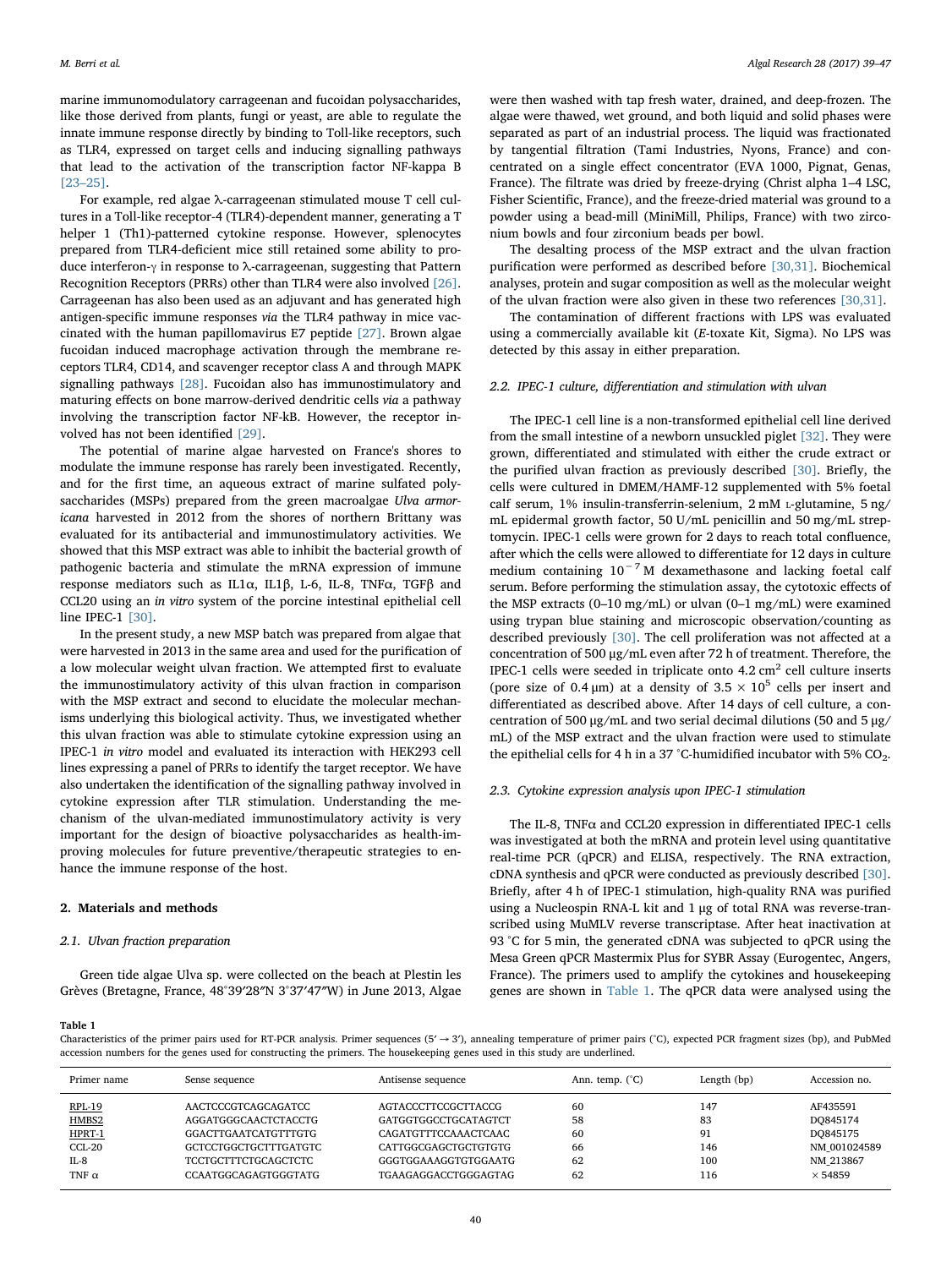2ΔΔCt method, where the amount of the target gene, normalized to an endogenous reference and relative to an experimental control, is given by  $2^{-\Delta\Delta\text{Ct}}$  [\[30\].](#page-8-11) The results were expressed as the relative fold change (Fc) in comparison with untreated control cells. For protein analysis, differentiated IPEC-1 cells were incubated only with 500 μg/mL ulvan overnight at 37 °C in a humidified incubator with 5%  $CO<sub>2</sub>$ . Both the apical and basolateral supernatants were then removed, and the IL-8 and TNFα production was measured by ELISA using commercial kits (R & D Systems, Lille, France).

## 2.4. Identification of the putative ulvan receptor

Five different human embryonic kidney (HEK293) reporter cell lines were purchased from Invivogen (Invivogen, Toulouse, France), each with a different inserted construct for human TLR4, TLR5, TLR9, NOD1, or NOD2. These cell lines are commonly used to determine TLR or NOD receptor activation upon ligand stimulation by assessing the IL-8 production in comparison with HEK293-null cells. HEK293-TLR4 cells also express the MD-2 and CD14 co-receptors needed for TLR activation. The cells were cultured in DMEM (Life Technologies Europe B.V.) containing 10% heat-inactivated bovine foetal serum, 2 mM L-glutamine, 4.5 g/L D-glucose, penicillin/streptomycin (50 U/mL and 50 mg/mL, respectively) and Normocin (100 mg/mL). The cells were maintained in 75-cm<sup>2</sup> tissue culture flasks (Greiner-BioOne, Germany) in incubators at 37 °C with 5% CO2. For receptor identification experiments, the cells were plated at a density of  $1.5 \times 10^6$  cells/well in six-well culture plates (Becton Dickinson Labware, Le Pont De Claix, France), cultured for 48 h and then stimulated for 16 h with the ulvan fraction at a concentration of 500 μg/mL. The resulting supernatants were used to quantify the production of IL-8 by ELISA (Peprotech, Neuilly-sur-Seine, France). As positive controls, the recommended agonists, ultra-pure LPS O111B4 (100 ng/mL) for TLR4, flagellin (100 ng/mL) for TLR5, CPG-ODN 2395 (10 μg/mL) for TLR9, iE-DAP (1 μg/mL) for NOD1 and MDP (1 μg/mL) for NOD2, were used. All agonists were purchased from Invivogen except LPS O111B4, which was obtained from Sigma.

## 2.5. Western blot analysis of the signalling pathways

The Erk1/2 (extracellular signal-regulated kinases), p38 MAPK, and AMPK (AMP-activated protein kinase) MAPK signalling pathways as well as the PI3K/Akt1/2 (phosphatidylinositol 3-kinase) and NF-κB pathways were investigated. For the receptor identification experiments, HEK-TLR4/MD-2 cells were plated at a density of  $1.5 \times 10^6$ cells/well in six-well culture plates, cultured for 48 h and then stimulated with 500 μg/mL ulvan fraction for 5, 10, 30 or 60 min, and the supernatants were harvested for IL-8 quantification by ELISA (Peprotech, USA). In addition, protein preparations and Western blot analyses were performed as previously described [\[33\]](#page-8-13). Briefly, the cells were disrupted using a lysis buffer containing protease and phosphatase inhibitors. Equal amounts of proteins were separated using SDS-PAGE and transferred onto nitrocellulose membranes. The membranes were blocked and incubated with the appropriate primary antibodies at a final dilution of 1:1000. After washing steps, the membranes were incubated for 2 h at room temperature with a horseradish peroxidaseconjugated secondary antibody (final dilution 1:10,000), and the proteins were detected by enhanced chemiluminescence (Western Lightning Plus-ECL, Perkin Elmer, Courtaboeuf, France) using a Syngene G:Box system (Ozyme, Saint-Quentin-en-Yvelines, France) with the GeneSnap software (Syngene UK, Cambridge, UK, release 7.09.17). The detected signals were quantified with the GeneTools software (Syngene UK, release 4.01.02), and the results were expressed as the signal intensity in arbitrary units after normalization as indicated in the figure legends.

#### 2.6. Antibodies used in Western blot assays

Antibodies against p-Akt (Ser473), p-ERK1/2 (Thr202/Tyr204), pp38 (Thr180/Tyr182) and p- NF-κB p65 (Ser536) were purchased from Ozyme (Saint quentin en Yvelines, France), while the p-AMPK (Thr172) antibody was obtained from Cell Signalling Technology, Netherlands. Monoclonal and polyclonal antibodies against total Akt, ERK1/2, p38, AMPK and NF-κB were obtained from Tebu Bio (Le Perray-en-Yvelines, France) and Ozyme. All antibodies were used at a 1:1000 dilution in assays.

## 2.7. Inhibition of the Akt1/2 signalling pathway

For studying the involvement of Akt in cytokine expression, HEK293-TLR4 cells were pre-treated with LY294002, a pharmacological inhibitor of phosphatidylinositol 3-kinase (PI3K) (Sigma). The solution was prepared as  $1000 \times$  concentrated stocks in dimethyl sulfoxide (DMSO) in order to ensure that the final concentration of DMSO in the culture medium did not exceed 0.1%. 1 h before stimulation, the HEK293-TLR4 cells were treated with the LY294002 inhibitor at a final concentration of 50 μM to block the signalling pathway during 4 and 16 h of stimulation with ulvan. After the incubation step, the media were collected, and the concentration of IL-8 was measured by ELISA using a commercial kit (R & D) according to the manufacturer's instructions. The control group was cultured in DMEM with DMSO. We also examined whether the inhibition of the PI3K signalling pathway by LY294002 has any cytotoxic effects on HEK293-TLR4 cells. The cells were treated with either 50 μM LY294002, DMSO or DMEM, and the cell viability was assessed using trypan blue staining and microscopic observation/counting as described previously [\[30\]](#page-8-11).

## 2.8. Statistical analysis

The data for the comparison of differences in mRNA expression and protein production between treated and untreated cells were expressed as relative values. The data are expressed as the mean value of triplicates  $\pm$  SEM. Because the data are independent and non-normally distributed, they were analysed using the Kruskal-Wallis test followed by Bonferroni-Dunn post-test group comparison tests of means using GraphPad (GraphPad Prism version 4.00 for Windows; GraphPad Software, San Diego, CA, USA). The statistical differences between the various treatments were considered significant either when the P-values were  $\langle 0.05 (*)$  or  $\langle 0.01 (*)$ .

## 3. Results

### 3.1. Composition of the ulvan fraction

The chemical composition of the crude extract and the purified ulvan fraction was determined by elemental and proximate analysis, monomeric sugar analysis and molecular weight. [Table 2](#page-3-0) shows that the purification step removed all salts and minerals to reduce the ash content from 32.9 to 2.9%. As shown by the proximate analysis, this procedure also enhanced the organic matter content to 92.5%, which was composed mainly of carbohydrate and proteins. The sugars composition analysis of the MSP extract yielded meaningless and unusable results, with low levels of sugars detected with high standard error values, which correlated to the low reproducibility of the method in the presence of a high content of salts. After an ultra-filtration step, which was aimed at removing salts from the sample, the deduced organic matter was 89.6%, of which 72.4% was carbohydrate, mostly neutral sugars and uronic acids. The yield of the ulvan fraction is calculated and showed a value of 20.5%.

The composition of the sugar residues was determined with a low standard deviation and could account for 70.9% of the dry weight, slightly lower than indicated by the proximate analysis. The deduced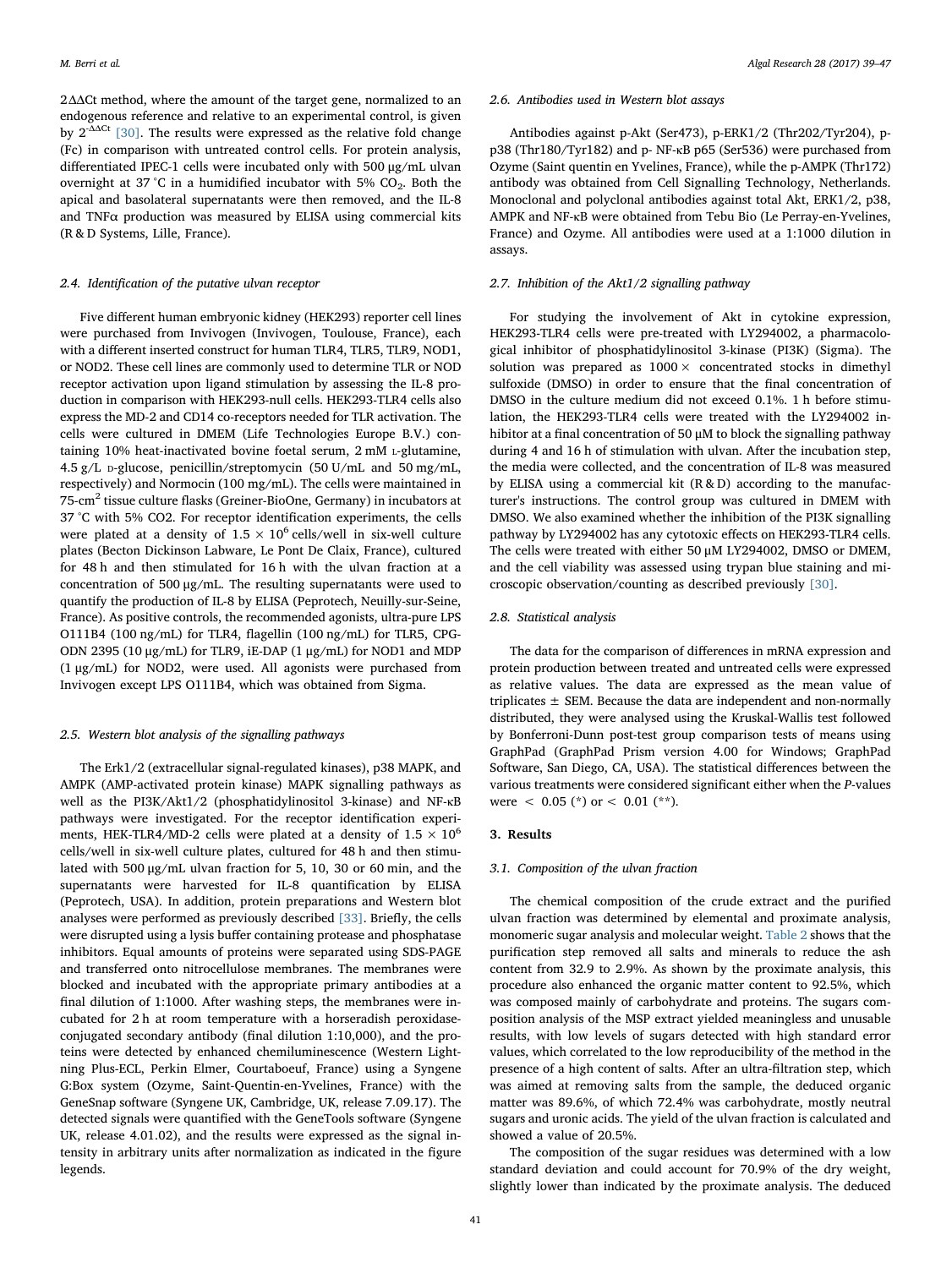#### <span id="page-3-0"></span>Table 2

Composition of the low molecular weight aqueous MSP extract and the purified ulvan fraction used in this study. The analysis of the composition of sugar units was carried out directly on the purified ulvan fraction. n.d. means not determined.

| Composition (%)         | MSP extract    | Ulvan fraction   |  |  |
|-------------------------|----------------|------------------|--|--|
| Elemental               |                |                  |  |  |
| C.                      | $21.14 + 0.06$ | $28.80 + 0.07$   |  |  |
| H                       | $4.73 + 0.13$  | $5.80 + 0.003$   |  |  |
| N                       | $2.29 + 0.01$  | $2.00 + 0.10$    |  |  |
| $\Omega$                | $33.1 + 0.10$  | $52.38 + 0.09$   |  |  |
| S                       | $4.33 + 0.04$  | $5.12 + 0.01$    |  |  |
| Proximate (on DM basis) |                |                  |  |  |
| Ash                     | $32.9 + 0.1$   | $2.9 + 0.1$      |  |  |
| Fat                     | < 0.1          | < 0.1            |  |  |
| Proteins                | $10.2 + 1.0$   | $8.9 + 0.3$      |  |  |
| Neutral sugars          | $11.7 \pm 1.8$ | $40.2 + 1.4$     |  |  |
| Uronic acids            | $7.4 + 2.4$    | $32.2 \pm 2.5$   |  |  |
| Sulfate groups          | $4.0 + 1.0$    | $8.3 + 0.6$      |  |  |
| Monomeric sugars        |                |                  |  |  |
| Arabinose               | n.d.           | n.d.             |  |  |
| Galactose               | n.d.           | $0,9 \pm 0,09$   |  |  |
| Glucose                 | n.d.           | $1.8 + 0.81$     |  |  |
| Xylose                  | n.d.           | $2.75 + 0.08$    |  |  |
| Mannose                 | n.d.           | $1.46 \pm 0.02$  |  |  |
| Rhamnose                | n.d.           | $39.55 \pm 1.56$ |  |  |
| Glucuronic acid         | n.d.           | $24.4 + 1.01$    |  |  |

final composition of the ulvan fraction consisted of 39.55% rhamnose, 32.2% uronic acid, 24.4% glucuronic acid, 2.75% xylose and 8.3% sulfate. The weight-average (Mw) and the number-average (Mn) molecular weight were estimated as  $3.2 \times 10^3$  and  $2.9 \times 10^3$  Da, respectively, and the polydispersity index was calculated to be 1.1.

# 3.2. Ulvan stimulated the mRNA expression of IL-8, TNF-α and CCL20 in IPEC-1 cells

Before investigating the stimulation effect of both extracts, the cytotoxic effects were examined by incubating IPEC-1 cells with increasing amounts of MSP extract ([Fig. 1](#page-3-1)A) and ulvan ([Fig. 1B](#page-3-1)), and the cell viability was determined using a trypan blue exclusion test. There was no significant sign of cytotoxicity and the cell proliferation was not affected at 0.5 mg/mL. Therefore, the capacity of the ulvan fraction to stimulate cytokine expression was first investigated at the mRNA level in comparison with the MSP crude extract after the exposure of differentiated IPEC-1 cells to concentrations of 500, 50 and 5 μg/mL for 4 h. The relative quantification of mRNA, expressed as a fold change, showed that the 500 μg/mL concentration of the MSP extract was able to significantly increase ( $P < 0.01$ ) the relative expression of CCL20 (74.9), IL-8 ( $\times$  85.4) and TNF- $\alpha$  ( $\times$  29.9). The purification step did not

<span id="page-3-1"></span>

hamper the ulvan biological activity, and the activation of cytokine expression in IPEC-1 cells was retained. In fact, the mRNA expression analysis showed that the purified ulvan fraction increased the expression of CCL20 ( $\times$  61.5), IL-8 ( $\times$  79.7) and TNF- $\alpha$  ( $\times$  36.4) to a similar extent as the MSP extract [\(Fig. 2](#page-4-0)A and B).

# 3.3. Ulvan induced the secretion of the IL-8 and TNF-α proteins in differentiated IPEC-1 cells

Having shown that differentiated IPEC-1 cells were able to express cytokines at the mRNA level in response to the purified ulvan fraction, we sought to confirm and extend this result by ELISA analysis. IPEC-1 cells were cultured on transwell filters and stimulated overnight by adding ulvan at a concentration of 500 μg/mL, and the supernatants of the apical and basolateral compartments were analysed separately. As seen in [Fig. 3](#page-4-1), the ulvan fraction was able to stimulate the secretion of both the IL-8 and TNFα proteins into the collected supernatants, but at different levels depending on the compartment. Significantly increased amounts of IL-8  $(P < 0.01)$  were detected in both the apical (5446  $\pm$  308 pg/mL) and basolateral (1980  $\pm$  190 pg/mL) compartments compared to untreated controls ([Fig. 3\)](#page-4-1). Ulvan treatment also stimulated TNF-α release from IPEC-1 cells in both compartments but at much lower level than IL-8 (125.5  $\pm$  18.5 pg/mL versus 5446 ± 308 pg/mL and 7.8 ± 1.2 pg/mL versus 1980 ± 190 pg/ mL). For the following experiments, only the ulvan fraction was evaluated.

## 3.4. Ulvan induced IL-8 protein expression in HEK293-TLR4 cells

To identify the receptor involved, the ulvan fraction was tested at the concentration of 500 μg/mL in human embryonic kidney (HEK)293 cell lines stably expressing the receptors TLR4, TLR5, TLR9, NOD1 and NOD2. The ulvan/receptor interaction was evaluated by monitoring IL-8 release into the supernatant by ELISA. Our results showed that the purified ulvan fraction was able to activate TLR4 and induced the upregulation of IL-8 production in the HEK293/TLR4-MD-2-CD14 cell line compared to HEK293-null cells. This fraction did not significantly activate any of the remaining receptors ([Fig. 4](#page-5-0)).

# 3.5. Ulvan interaction with TLR4 mediated the activation of the PI3K/Akt and NF-κB signalling pathway

We next examined the effect of the purified ulvan fraction on the activation of different protein kinases that are involved in cytokine gene expression. Thus, HEK293-TLR4 cells were incubated with ulvan (500 μg/mL) for different lengths of time (5, 10, 30 and 60 min), and the phosphorylation status of MAPKs (ERK1/2 and p38), Akt, AMPK



Fig. 1. IPEC-1 cells were treated with various concentrations of MSP extract (0–10 mg/mL) (A) or purified ulvan fraction (0–1 mg/mL) (B), and cell viability was assessed after 3 days (D0, D1, D2 and D3) using trypan blue staining and microscopic observation/counting. The data are expressed as the mean value  $\pm$  S.E.M. of triplicates. The results are compared with the untreated control after 3 days (D3) of incubation. Different letters indicate statistically significant differences (a, b, c and d) with  $P < 0.05$ . (For interpretation of the references to colour in this figure legend, the reader is referred to the web version of this article.)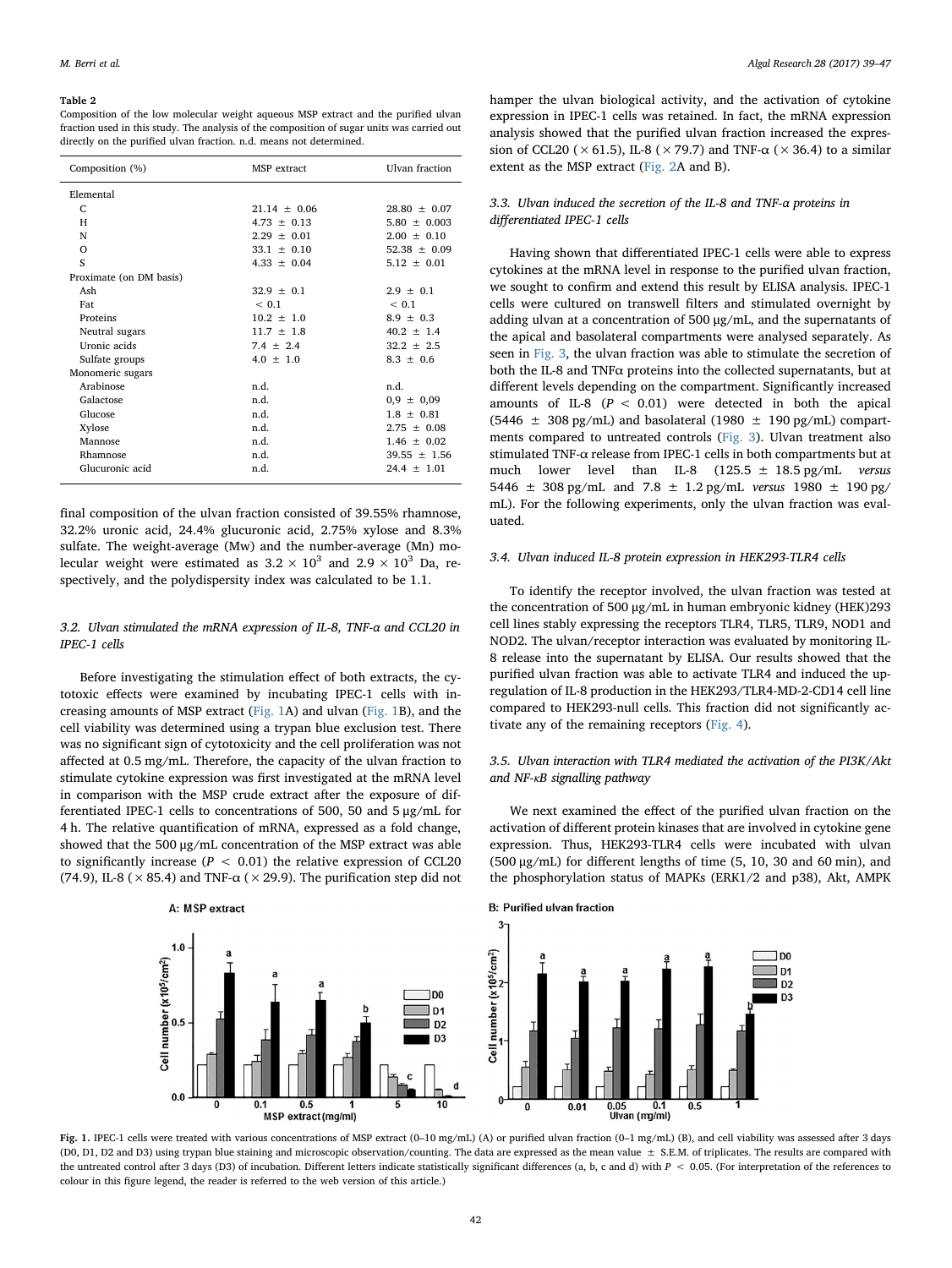<span id="page-4-0"></span>

<span id="page-4-1"></span>Fig. 2. Stimulation of the expression of IL-8, TNFα, and CCL20 in differentiated porcine epithelial (IPEC-1) cells using the MSP extract (A) and the purified ulvan fraction (B). The IPEC-1 cells were treated for 4 h with different concentrations (500, 50 and 5 μg/mL) of the extracts, and the expression of target genes was determined as the fold change relative to controls. The data are expressed as the mean value  $\pm$  S.E.M. of triplicates, and the results were considered statistically significant at P-value < 0.01 (P < 0.01).



Fig. 3. Purified ulvan stimulated differentiated IPEC-1 cells to produce the TNFα and IL-8 proteins. IPEC-1 cells were incubated with 500 μg/mL ulvan overnight at 37 °C, and the apical and basolateral supernatants were harvested separately and used for protein analysis using commercial ELISA kits. The results were considered statistically significant for P-values below 0.01 ( $P < 0.01$ ).

and NF-κB was evaluated using phospho-specific antibodies. Western blot results and a kinetic curve analysis of pAkt/Akt showed that the interaction of the ulvan fraction with TLR4 in HEK293 cells resulted in a significant increase in Akt phosphorylation that was detectable after a 5 min incubation compared to untreated cells, similar to the LPStreated cells [\(Fig. 5](#page-5-1)A and B). The phosphorylation status analysis of MAPKs (Erk1/2 and p38) and AMP-activated kinase did not indicate any differences in the activation of these signalling pathways between different treatments (data not shown). Akt regulates the transcriptional activity of nuclear factor-κB (NF-κB) by inducing the phosphorylation and subsequent degradation of inhibitor of κB (IκB). We therefore analysed the phosphorylation status of p65 in HEK293-TLR4 cells and, as shown in [Fig. 6](#page-6-0) A and B, we observed that the ulvan fraction significantly increased the levels of phosphorylated p65.

## 3.6. Inhibition of the PI3K/Akt signalling pathway using the inhibitor LY294002

We first examined whether the pharmacological inhibitor LY294002 has any cytotoxic effects on the proliferation of HEK293-TLR4 cells. The treatment of cells with either LY294002 or DMSO did not affect the cell

viability in comparison with DMEM alone even after 16 h of incubation ([Fig. 7A](#page-6-1)). The involvement of the PI3K/Akt signalling pathway was then verified using the inhibitor LY294002. The inhibitor, used at a final concentration of 50 μM for 16 h, was able to block this signalling pathway and induce a > 65% decrease in IL-8 secretion ([Fig. 7B](#page-6-1)). Similar results were obtained in the cells treated with LPS, while LY294002 did not affect IL-8 secretion in untreated cells [\(Fig. 7B](#page-6-1)).

# 4. Discussion

Green algae have emerged in recent years as a rich and important source of bioactive natural compounds that could be used as a new generation of growth enhancers and natural antibiotic alternatives to potentiate the immune function and limit the infections of farm animals and therefore improve animal health [\[34,35\]](#page-8-14). However, further research is needed to identify the bioactive components, mechanisms of action, and in vivo biological effects to ultimately adapt the findings for agronomic use. In this context, we recently prepared an aqueous marine sulfated polysaccharides (MSP) crude extract from the green macroalgae Ulva armoricana and showed its capacity to stimulate the mRNA expression of a broad range of cytokines and chemokines using an in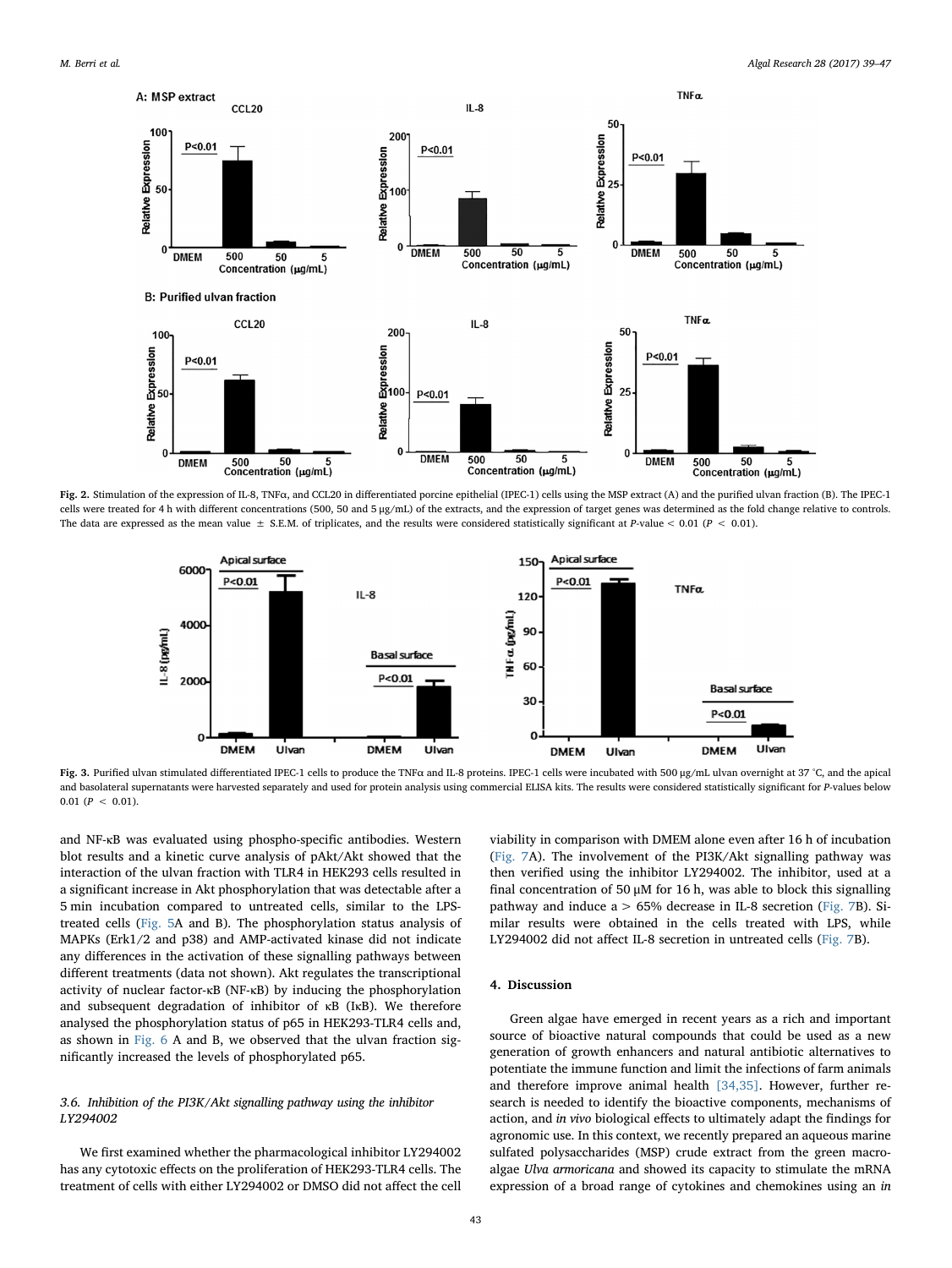<span id="page-5-0"></span>

<span id="page-5-1"></span>Fig. 4. Purified ulvan fraction stimulates only HEK293-TLR4 cells to produce the IL-8 protein. HEK293-TLR4, TLR5, TLR9, NOD1 and NOD2 cells were plated at a density of  $1.5 \times 10^6$  cells/well in six-well culture plates and stimulated for 16 h either with the ulvan fraction at a concentration of 500 µg/mL or the recommended agonists as positive controls. The agonists ultra-pure LPS O111B4 (100 ng/mL) for TLR4, flagellin (100 ng/mL) for TLR5, CPG-ODN 2395 (10 μg/mL) for TLR9, iE-DAP (1 μg/mL) for NOD1 and MDP (1 μg/mL) for NOD2 were used. The data are expressed as the mean value  $\pm$  S.E.M. of triplicates, and the IL-8 production was considered statistically significant for P-values below 0.01 ( $P < 0.01$ ).



Fig. 5. Ulvan fraction induced the phosphorylation of Akt in HEK293 cells expressing TLR4. HEK293-TLR4 cells were stimulated with 500 μg/mL of ulvan fraction for 5, 10, 30 or 60 min, and the cell lysates were analysed for the expression of both Akt and phospho-Akt (p-Akt). Western blot (A) and kinetic curve results of pAkt/Akt (B) are expressed as the mean value ± S.E.M. of triplicates, and \*P < 0.05 indicates significant differences between the treatments and the DMEM control.

vitro system of the porcine intestinal epithelial cell line IPEC-1 [\[30\]](#page-8-11). The chemical composition analysis indicated that the main component of the extract is ulvan. This component is regarded as the main candidate for the immunostimulatory activity, although further purification of the sample is needed for final confirmation. In the current study, we prepared a new MSP batch from algae that were harvested in the same area

during the summer of 2013, and an ulvan fraction was purified to evaluate its immunomodulation potential in comparison with the crude MSP extract. The composition analysis of this new MSP batch showed similar components to those of the MSP extract that was prepared and tested previously [\[30\]](#page-8-11). The purification process allowed us to obtain an ulvan fraction with a high content of organic matter (up to 89.6%), of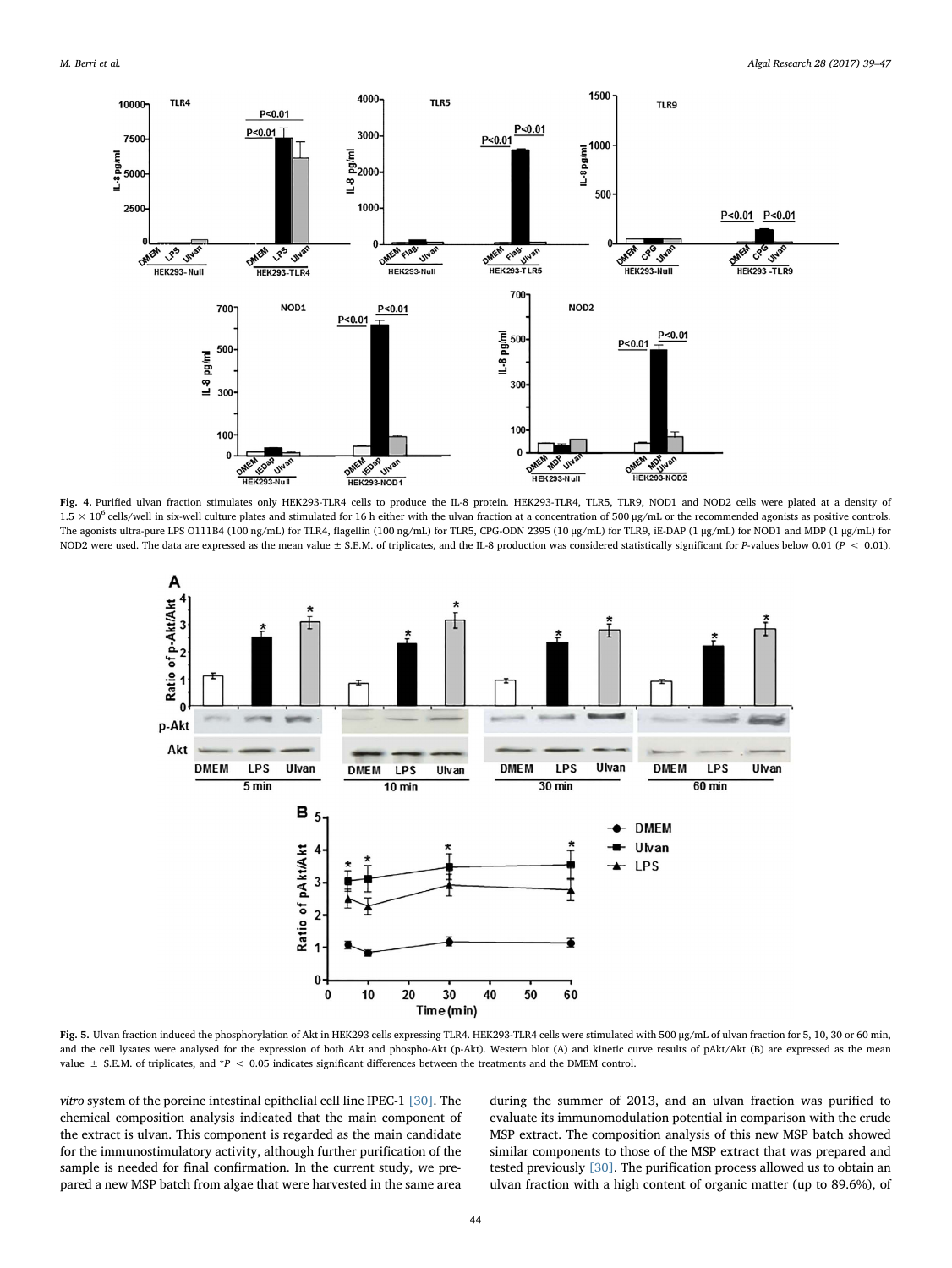<span id="page-6-0"></span>

Fig. 6. Ulvan fraction activated the NF-κB signalling pathway in HEK293 cells expressing TLR4. Western blot analysis (A) and kinetic curve results (B) of extracts from untreated HEK293- TLR4 cells (DMEM) or stimulated with ulvan or LPS for different periods of time (5, 10, 30 or 60 min) using an anti-phospho-NF-κB p65 (Ser536) antibody. The data are expressed as the mean value ± S.E.M. of triplicates, and  $*P$  < 0.05 indicates significant differences between the treatments and the DMEM control.

<span id="page-6-1"></span>the cell viability. (A) HEK293-TLR4 cells were treated with either 50 μM LY294002, DMSO or DMEM, and the cell viability was determined by trypan blue staining. (B) HEK293-TLR4 cells were pre-treated with LY294002 before stimulation with the purified ulvan fraction (500  $\mu$ g/mL) or LPS as a positive control. The IL-8 concentration and cell number/cm<sup>2</sup> are expressed as the mean value  $\pm$  S.E.M. of triplicates. \*\*P < 0.01 indicates significant differences between different treatments. NS: not significant. (For interpretation of the references to colour in this figure legend, the reader is referred to the web version of this article.)

which 72.4% was carbohydrate, primarily neutral sugars and uronic acids. The deduced final composition of the ulvan fraction was 39.6% rhamnose, 32.2% uronic acid, 24.4% glucuronic acid, 2.8% xylose, 8.3% sulfate and 8.9% protein, which represent the typical main

constituents found in green algae ulvan. In addition, an elemental analysis also revealed the presence of proteins, which is in agreement with the fact that sulfated polysaccharides are closely associated with proteins within the cell wall structure of green alga as previously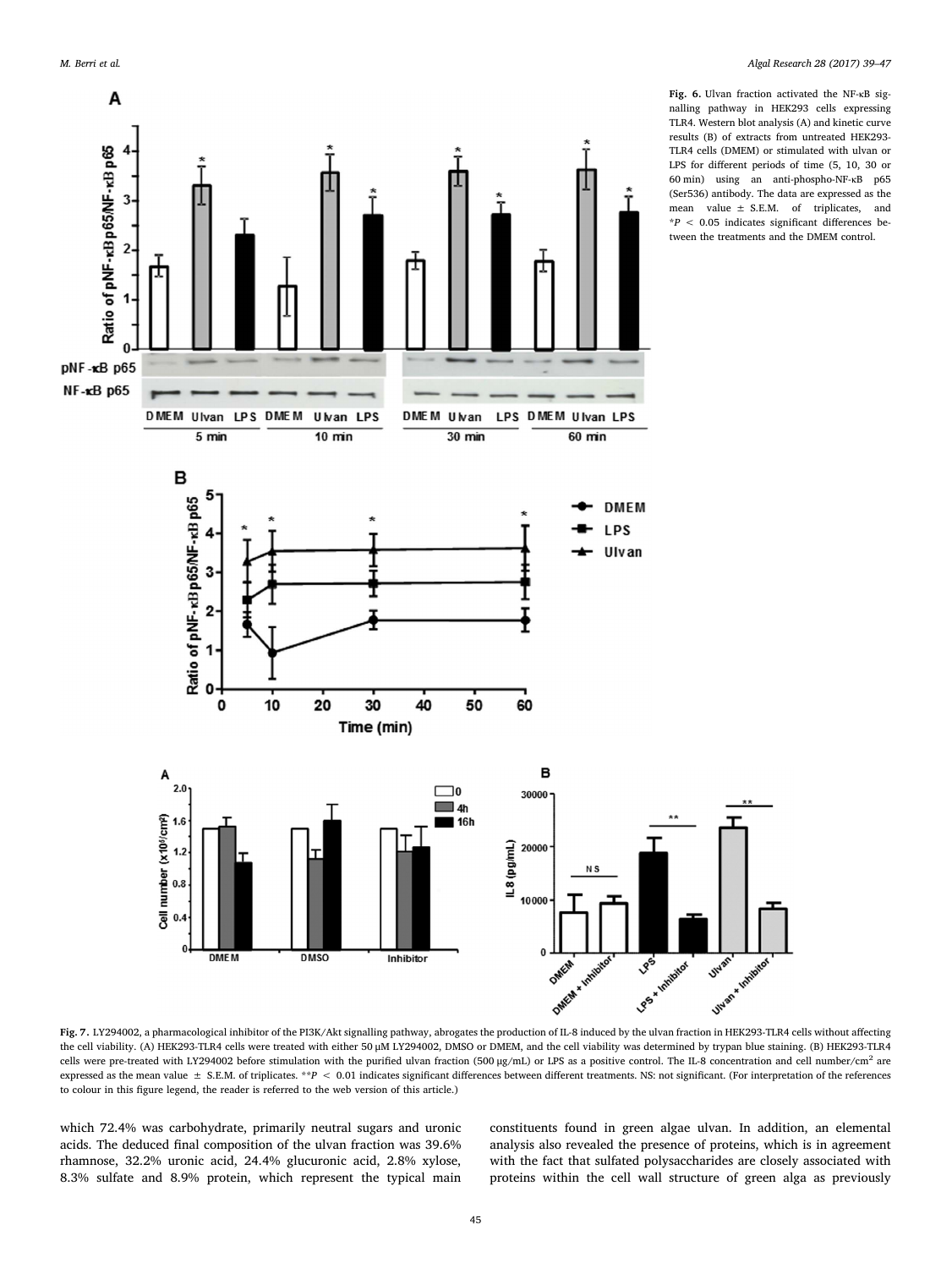#### described [\[10,36\].](#page-8-1)

The treatment of differentiated IPEC-1 cells with this new MSP batch as well as the purified ulvan fraction induced the upregulation of CCL20, TNFα and IL-8 mRNA. In addition, the purified ulvan fraction was able to stimulate cytokine secretion in both the basal and apical compartments as analysed by ELISA. These results are similar to those obtained previously, showing that the extraction process is suitable to prepare MSP extracts with reproducible analytical compositions and immunostimulatory activities [\[30\]](#page-8-11). Moreover, the purification step was particularly useful for improving the immunostimulatory activity, which could be attributed to the ulvan fraction. The stimulation of the intestinal cytokines production of the MSP extract as well as the ulvan fraction could not be attributed to endotoxin contamination, because no endotoxin compounds were detected within the crude and fractionated polysaccharides by an E-Toxate kit analysis (data not shown). This investigation is of practical significance for determining the optimal extraction processing in order to produce natural bioactive molecules with an effective immunostimulatory activity to be used in a livestock diet to improve the immune response of animals and thereby enhance their resistance against infectious diseases.

Studies evaluating the immunological properties of algae-derived polysaccharides were mainly carried out using macrophage cell lines such as murine RAW264.7, and rarely tested on intestinal epithelial cells. Like fucoidans and carageanans, ulvans were tested directly on macrophages cell line or after challenging them with LPS to test the immunostimulatory or the anti-inflammatory responses respectively [\[15,16\].](#page-8-3) Although macrophages are essential effector cells of innate immunity, intestinal epithelial cells are also of interest since they express pattern-recognition receptors (PRRs) that enable them to act as dynamic sensors of microbial environment and foreign antigens. Thus, differentiated IPEC-1 cells used in our study is a relevant and suitable in vitro model that will allow to test and evaluate the effect of dietary bioactive compounds intake such as marine sulfated polysaccharides to stimulate the intestinal immune response. It has become clear that intestinal epithelial cells are crucial mediators of intestinal homeostasis, reinforcing the barrier function and participating in the coordination of appropriate mucosal immune responses by producing a broad range of cytokines involved in the activation, trafficking and function of adjacent immune cells [\[37](#page-8-15)–39]. Because of their ability to recognize specific carbohydrate moieties and elicit immune responses, we hypothesized that PRRs, and more specifically TLRs and NODs, are activated by the ulvan fraction which leads, through signalling cascades, to the stimulation of cytokine production. Thus, we used an HEK cell model to target a large panel of TLR and NOD receptors and showed that the ulvan fraction was able to activate immune signalling in HEK cells expressing TLR4. This implies that ulvan can act directly on target cells, including intestinal or immune cells, via TLR4 and differentially affect the expression of immunological parameters. We also analysed the activation of signalling pathways, and showed that the interaction of ulvan with TLR4 mediated the activation of the PI3K/Akt signalling pathway, which regulates the transcriptional activity of NF-κB. The involvement of the PI3K/Akt pathway was confirmed using the specific pharmacological inhibitor LY294002. In a previous report, normal human colonic epithelial cell line NCM460 were exposed to sulfated polygalactose carrageenan (CGN) purified from red algae and showed a stimulation of IL-8 production. Similarly to our study, this CGN was able to recognize TLR4 receptor and induce B cell lymphoma-NFκB activation to mediate cytokine production [\[40\].](#page-8-16)

The activation of the PI3K/Akt pathway has been reported to be associated with TLR2, TLR3, TLR4, and TLR5 in different cells [\[41,42\]](#page-8-17) and plays both pro-inflammatory and anti-inflammatory roles in TLR signalling [\[43,44\].](#page-8-18) Thus, this ulvan fraction may play dual roles and exhibit immunomodulatory activities that may be of potential application either in stimulating the immune response or in controlling inflammation, as was reported for other algae-derived polysaccharide extracts [\[15,21\].](#page-8-3)

Overall, these in vitro data provide novel insights into the molecular mechanism used by marine sulfated polysaccharides to stimulate the production of soluble cytokines and chemokines and suggest that this signalling can be achieved upon the interaction with TLR4, inducing the activation of the PI3K/Akt and NF-κB pathway. Although these in vitro results help to explain the molecular mechanisms used by ulvan to stimulate the expression of cytokines, we cannot rule out the involvement of other receptors and alternative signalling pathways through a mechanism that is likely more complex at the intestine surface. Natural TLR ligands (TLRLs) and their mimetics are increasingly being applied in immunotherapeutic strategies. As TLRLs are potent inducers of innate immune responses, they have been applied as adjuvants to stimulate adaptive immune responses [\[45\]](#page-8-19). The orientation of the pharmaceutical industry towards naturally derived polymers as multifunctional materials in drug delivery applications has become a subject of increasing interest, driving the continuous exploitation of such compounds [\[46\]](#page-8-20). Algal sulfated polysaccharides have recently been used in applications in the production of nanoparticles and microparticles, mainly owing to their ionic nature [\[47\]](#page-8-21). Thus, ligands for TLR can be encapsulated within biodegradable nanoparticles of ulvan to be delivered to relevant target immune cells in vaccination strategies. However, further studies are needed using ex vivo and in vivo models to confirm the activity of marine sulfated polysaccharides on the stimulation of the immune response under physiological conditions and during infectious or inflammatory processes.

### Acknowledgements

This work was financed by a grant from the BPI-France/ISI Ulvans project (n°: I1110001W) to Amadéite company, Bréhan (France). The authors wish to thank Christelle Gouin (Amadeite) for the production of the demineralized algal extracts and for her contribution to the proximate analyses and Dr. Nathalie Guriec (CHU Brest) for the LPS analysis. We also gratefully acknowledge Dr. Isabelle Oswald (Toxalim Unit, INRA center of Toulouse, France) for kindly providing the IPEC-1 cell line.

## Author's contributions

M.B. conceived, coordinated the study and wrote the manuscript, M.O. performed all the experiments of IPEC-1 cells stimulation and RTqPCR, S.H. performed the experiments related to the identification of the ulvan receptor, J.D. performed the western blot analysis and signalling pathways identification, H.D. and M.L. participated to the experiments design, P.N.C. participated to the study design and supervised the MSP and the ulvan preparation.

All the authors read and approved the manuscript.

#### Competing financial interests

The authors declare no competing financial interests.

## Statement of informed consent, human/animal rights

No conflicts, informed consent, human or animal rights applicable.

#### References

- <span id="page-7-0"></span>[1] [L. O'Sullivan, B. Murphy, P. McLoughlin, P. Duggan, P.G. Lawlor, H. Hughes,](http://refhub.elsevier.com/S2211-9264(17)30327-2/rf0005) [G.E. Gardiner, Prebiotics from marine macroalgae for human and animal health](http://refhub.elsevier.com/S2211-9264(17)30327-2/rf0005) [applications, Mar. Drugs 88 \(2010\) 2038](http://refhub.elsevier.com/S2211-9264(17)30327-2/rf0005)–2064.
- [2] [A. Jiménez-Escrig, E. Gómez-Ordóñez, P. Rupérez, Seaweed as a source of novel](http://refhub.elsevier.com/S2211-9264(17)30327-2/rf0010) [nutraceuticals: sulfated polysaccharides and peptides, Adv. Food Nutr. Res. 64](http://refhub.elsevier.com/S2211-9264(17)30327-2/rf0010) [\(2011\) 325](http://refhub.elsevier.com/S2211-9264(17)30327-2/rf0010)–337.
- <span id="page-7-1"></span>[3] [K. Chojnacka, A. Saeid, Z. Witkowska, L. Tuhy, Biologically active compounds in](http://refhub.elsevier.com/S2211-9264(17)30327-2/rf0015) [seaweed extracts-the prospects for the application, Open Conf. Proc. J. 3 \(2012\)](http://refhub.elsevier.com/S2211-9264(17)30327-2/rf0015) 20–[28.](http://refhub.elsevier.com/S2211-9264(17)30327-2/rf0015)
- [4] [M.F.J. Raposo, R.M.S.C. Morais, A.M.M.B. Morais, Health applications of bioactive](http://refhub.elsevier.com/S2211-9264(17)30327-2/rf0020)